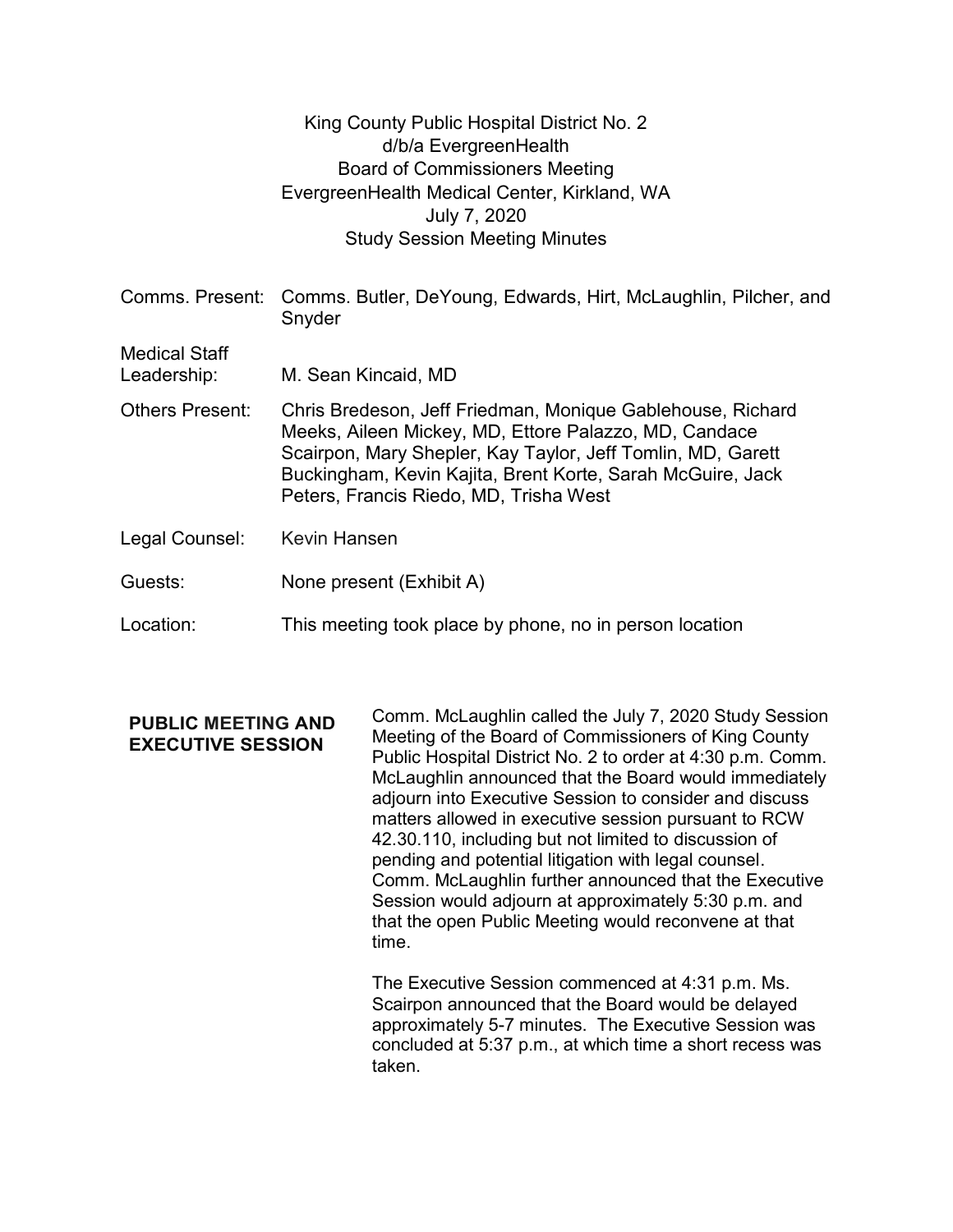|                                                                       | Comm. McLaughlin reconvened the Public Meeting,<br>calling it to order at 5:38 p.m. and welcomed those<br>present.                                                                                                                                                                                                                                                                                                                                                                                                                                                                                                                                                                      |
|-----------------------------------------------------------------------|-----------------------------------------------------------------------------------------------------------------------------------------------------------------------------------------------------------------------------------------------------------------------------------------------------------------------------------------------------------------------------------------------------------------------------------------------------------------------------------------------------------------------------------------------------------------------------------------------------------------------------------------------------------------------------------------|
| <b>Order of Business</b>                                              | There were no changes to the agenda.                                                                                                                                                                                                                                                                                                                                                                                                                                                                                                                                                                                                                                                    |
| <b>Presentations</b>                                                  |                                                                                                                                                                                                                                                                                                                                                                                                                                                                                                                                                                                                                                                                                         |
| 2020-2022 Strategic Plan<br><b>Update</b>                             | Chris Bredeson, COO, and Trisha West, Director,<br>Strategic Planning, presented updates to the strategic<br>plan, noting the goals are to reduce the number of<br>strategic initiatives from 30 to 24, breakout one initiative<br>into two, and add one new initiative. Additionally, they<br>reviewed additional priorities, one of which they<br>recommend adding, and the others are either already on<br>the plan or are more operational and don't need to be<br>added. Mr. Bredeson and Ms. West responded to<br>questions from the Board throughout.                                                                                                                            |
| <b>Future Annual Strategic</b><br><b>Planning Cycle</b>               | Ms. West reviewed the current strategic planning cycle,<br>noting there are several opportunities for improvement.<br>She reviewed the proposed future annual strategic<br>planning cycle, the benefits of it, the differences between<br>the strategic plan, the implementation plan, and the<br>operational plan, and reviewed the timeline for the<br>proposed updated planning cycle. Ms. West responded<br>to questions from the Board throughout.                                                                                                                                                                                                                                 |
| <b>Infection Control Annual</b><br>Report 2019                        | Francis Riedo, MD, Medical Director, Infection Control,<br>reviewed the Infection Control Annual Report for 2019,<br>which included a review of hand hygiene compliance;<br>2019 vaccination rates for influenza, MMR, TB, and Tdap,<br>including employee/provider compliance; surgical site<br>infections for specific procedures; publicly reported<br>infections; and 2020 priorities. Additionally, Dr. Riedo<br>provided an update on COVID-19, including a review of<br>asymptomatic transmission rates, vaccine development,<br>and continuing research regarding antibodies and how<br>long they remain active. Dr. Riedo responded to<br>questions from the Board throughout. |
| <b>Joint Venture/Affiliation/</b><br><b>Partnership Annual Review</b> | Jeff Friedman, VP of Operations, provided the Annual<br>Joint Venture/Partnership Review which includes EHA,<br>Seattle Cancer Care Alliance (SCCA), and Evergreen<br>Radia. He reviewed the SCCA volumes since inception,<br>case mix, appointment volumes, and other details. Mr.<br>Friedman reviewed Evergreen Radia which is a joint<br>venture, and included Kirkland and Redmond volumes,<br>net revenue, net income, patient satisfaction scores, 2019                                                                                                                                                                                                                          |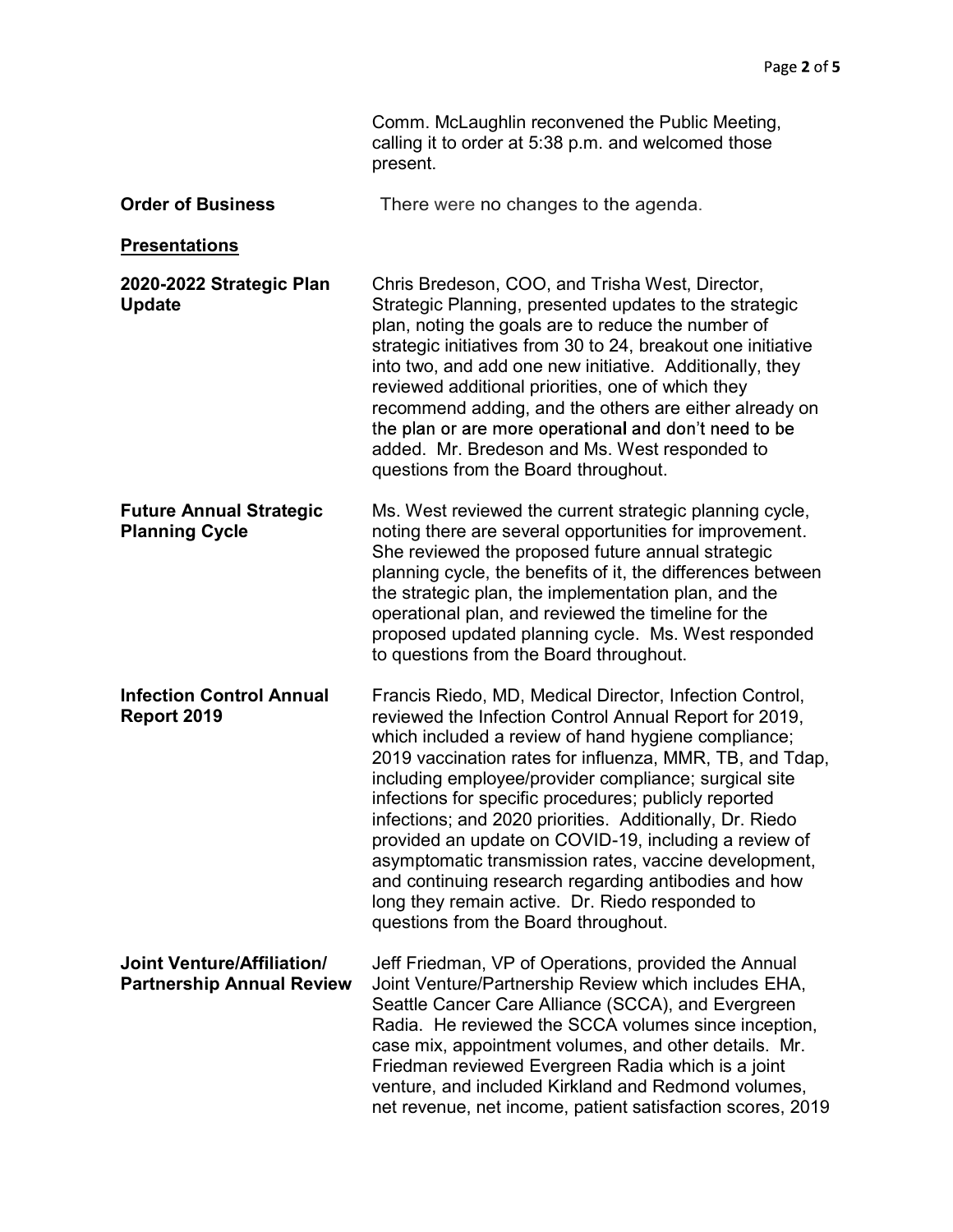accomplishments and 2020 plans. Mr. Friedman also reviewed the components of EHA, 2019 accomplishments, 2019 EHA & EHN financials, EHN patient panel, cardiac joint venture volume & growth, 2019 cardiac reconciliation, quality metrics, and 2020 metrics of success. Mr. Friedman responded to questions from the Board throughout. Page 3 of 5<br>
Page 3 of 5<br>
accomplishments, 2019 plans. Mr. Friedman also<br>
reviewed the components of EHA, 2019<br>
accomplishments, 2019 EHA & EHN financials, EHN<br>
patient panel, cardiac joint venture volume & growth,<br>
2019 c

## Discussion Items for Proposed Action on July 21, 2020

| <b>Home Care Services</b><br><b>Quality &amp; Patient Safety</b><br><b>Plan &amp; Infection Control</b><br>Plan | Sarah McGuire, RN, Director of Home Care Clinical<br>Services, presented the 2020 EHCS Quality and Patient<br>Safety Plan and noted that this is similar to last year. She<br>reviewed the current EHCS performance improvement<br>projects for Home Care, Home Health, Home Hospice<br>and Hospice Center. Additionally, Ms. McGuire reviewed<br>the infection control assessment which included program<br>priorities, demographics, Home Health and Hospice 2019<br>admissions, isolation precautions, 2019 prevention<br>strategies, etc.                                                                                       |
|-----------------------------------------------------------------------------------------------------------------|-------------------------------------------------------------------------------------------------------------------------------------------------------------------------------------------------------------------------------------------------------------------------------------------------------------------------------------------------------------------------------------------------------------------------------------------------------------------------------------------------------------------------------------------------------------------------------------------------------------------------------------|
| <b>Environment of Care Plan</b>                                                                                 | Mr. Friedman and Kevin Kajita, Director of Support<br>Services, presented the 2019 Environment of Care<br>Annual Report, noting it is a requirement of the Joint<br>Commission. Mr. Kajita noted the report includes 2019<br>regulatory survey findings, safety management plans,<br>hazardous materials management plan, fire and life<br>safety management plan, emergency preparedness<br>management plan, medical equipment management plan,<br>utility system management plan, and security<br>management plan, and provided an overview of areas of<br>focus. Mr. Kajita responded to questions from the Board<br>throughout. |
| <b>Hospice Roof Replacement</b><br><b>Funding Request</b>                                                       | Mr. Friedman and Garett Buckingham, Director of<br>Construction and Design Management, presented the<br>hospice roof replacement funding request noting the roof<br>has been in place for 29 years and has reached the end<br>of its useful life. Although the Foundation raised money<br>for the replacement, additional funds are needed and<br>have been included in the 2020 capital budget. Mr.<br>Buckingham responded to questions from the Board<br>throughout.                                                                                                                                                             |
| <b>Reports</b>                                                                                                  |                                                                                                                                                                                                                                                                                                                                                                                                                                                                                                                                                                                                                                     |
| <b>Medical Staff Update</b>                                                                                     | No major update, but thank you to Dr. Riedo for his<br>presentation regarding surgical site infections, the team<br>has worked hard on this to determine causes, and                                                                                                                                                                                                                                                                                                                                                                                                                                                                |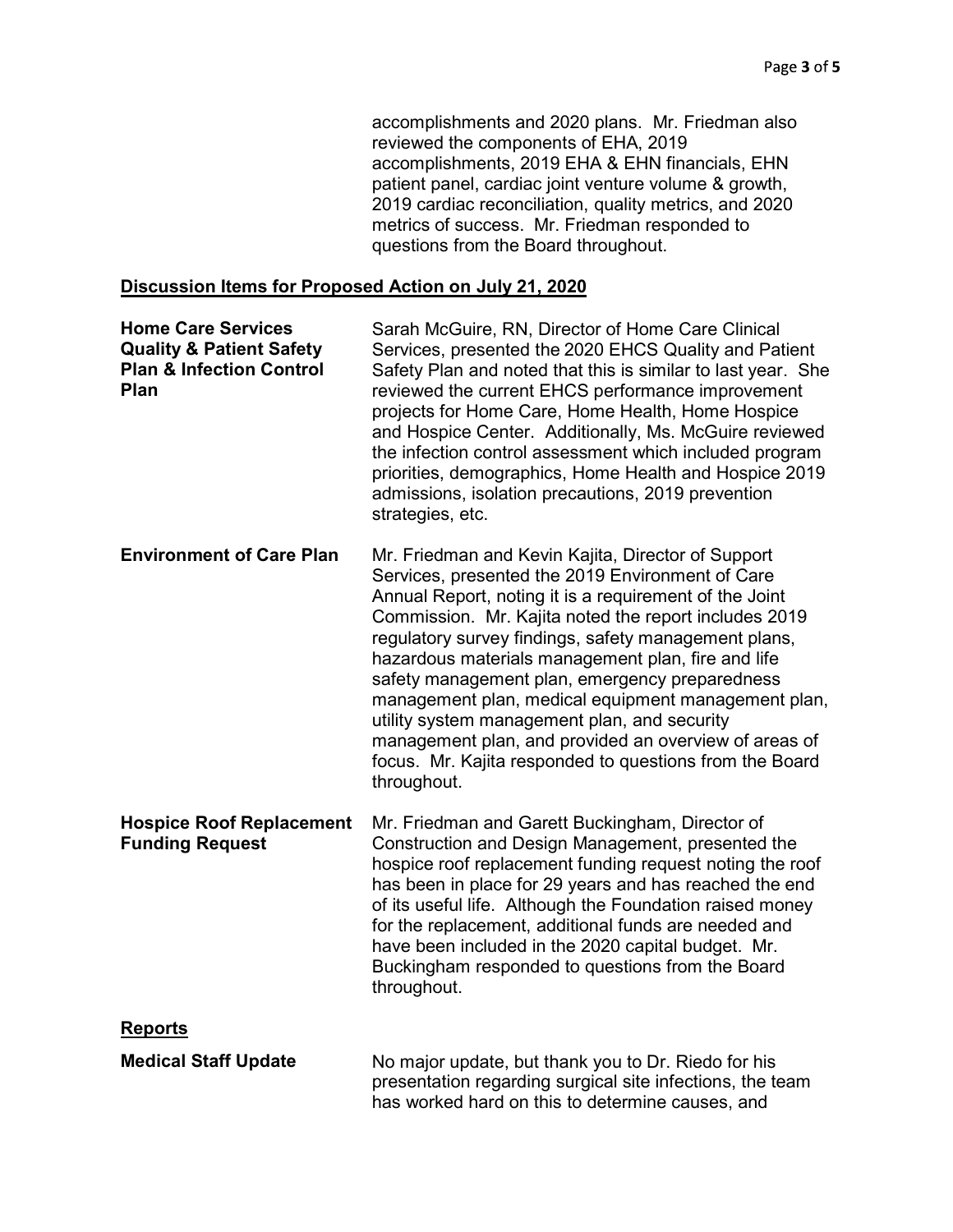address them. The team is optimistic that we will have good news to bring forward in the future.

CEO/Administrative Update Dr. Tomlin spoke briefly regarding the following:

- CMS rating
- $\bullet$  EHM  $-$  Dr. Swenson will be back to work soon.
- Letter from Paul Buehrens, MD upon his retirement thanking Evergreen and the leadership team.

| Adjourn | The July 7, 2020 meeting of the Board of                      |
|---------|---------------------------------------------------------------|
|         | <b>Commissioners for King County Public Hospital District</b> |
|         | No. 2 was adjourned at 7:46 p.m.                              |

ATTEST:

Minerva Butler, Secretary/Commissioner

Minerva Butler, Secretary/Commissioner Jul 22, 2020 11:45 AM PDT